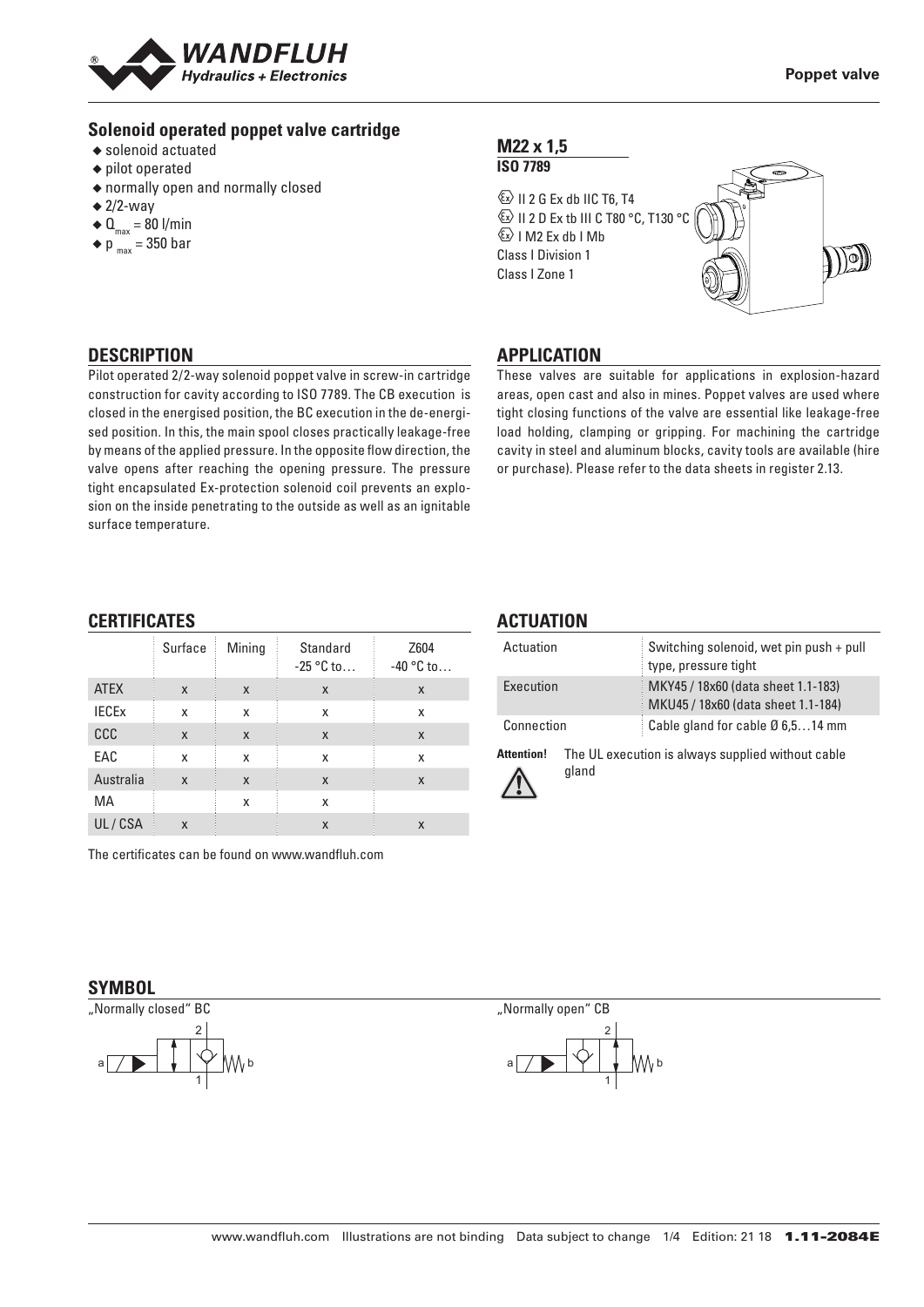

# **TYPE CODE**

|                                                        |                                                   |                       |                                                                                |    |              |    | S V Y PM22 - |  |  |  | $\#$ |  |
|--------------------------------------------------------|---------------------------------------------------|-----------------------|--------------------------------------------------------------------------------|----|--------------|----|--------------|--|--|--|------|--|
| Poppet valve                                           |                                                   |                       |                                                                                |    |              |    |              |  |  |  |      |  |
| Pilot operated                                         |                                                   |                       |                                                                                |    |              |    |              |  |  |  |      |  |
| Ex-protection execution, Exd                           |                                                   |                       |                                                                                |    |              |    |              |  |  |  |      |  |
| Screw-in cartridge M22 x 1,5                           |                                                   |                       |                                                                                |    |              |    |              |  |  |  |      |  |
| 2/2 way, «normally closed»<br>2/2 way, «normally open» |                                                   | BC<br>$\overline{CB}$ |                                                                                |    |              |    |              |  |  |  |      |  |
| Nominal voltage $U_{N}$                                | <b>12 VDC</b><br><b>24 VDC</b>                    | G12<br>G24            | <b>115 VAC</b><br><b>230 VAC</b>                                               |    | R115<br>R230 |    |              |  |  |  |      |  |
| Nominal power $P_{N}$                                  | 9 W<br>15 W<br>17 W                               | L9<br>L15<br>L17      | Ambient temperature up to:<br>40 °C or 90 °C<br>70 °C<br>70 °C (only UL / CSA) |    |              |    |              |  |  |  |      |  |
| Certification                                          | ATEX, IECEx, EAC, CCC<br>Australia                | AU                    | UL/CSA                                                                         | UL | МA           | MA |              |  |  |  |      |  |
| Sealing material                                       | <b>NBR</b><br>FKM (Viton)<br>$NBR - 40^{\circ} C$ | D1<br>Z604            | (only with 15 W)                                                               |    |              |    |              |  |  |  |      |  |
| Design index (subject to change)                       |                                                   |                       |                                                                                |    |              |    |              |  |  |  |      |  |

1.11-2084

### **GENERAL SPECIFICATIONS**

| Designation         | 2/2-way poppet valve                                                                                                                           |
|---------------------|------------------------------------------------------------------------------------------------------------------------------------------------|
| Construction        | Pilot operated                                                                                                                                 |
| Mounting            | Screw-in cartridge construction                                                                                                                |
| Nominal size        | M22 $\times$ 1,5 according to ISO 7789                                                                                                         |
| Actuation           | Ex-protection switching solenoid                                                                                                               |
| Ambient temperature | <b>Operation as T6</b><br>$-25+40$ °C (L9)<br><b>Operation as T4</b><br>$-25+90$ °C (L9)<br>$-25+70$ °C (L15 / L17)<br>$-40+70$ °C (L15 / L17) |
| Weight              | 2,25 kg                                                                                                                                        |
| <b>MTTFd</b>        | 150 years                                                                                                                                      |

## **HYDRAULIC SPECIFICATIONS**

| Working pressure            | $p_{max}$ = 350 bar                                                                                                                                                                                  |
|-----------------------------|------------------------------------------------------------------------------------------------------------------------------------------------------------------------------------------------------|
| Opening pressure            | 1 bar version BC<br>2 bar version CB                                                                                                                                                                 |
| Maximum volume flow         | $Q_{\text{max}}$ = 80 l/min, see characteristics                                                                                                                                                     |
| Leakage oil                 | Poppet type, max. 0,15 ml / min (approx.<br>3 drops / min) at 30 cSt                                                                                                                                 |
| Fluid                       | Mineral oil, other fluid on request                                                                                                                                                                  |
| Viscosity range             | 12 mm <sup>2</sup> /s320 mm <sup>2</sup> /s                                                                                                                                                          |
| Temperature range<br>fluid  | <b>Operation as T6</b><br>NBR -25+40 °C (L9)<br>FKM $-20+40$ °C (L9)<br><b>Operation as T4</b><br>NBR-25+70 °C (L9 or L15 / L17)<br>FKM -20+70 °C (L9 or L15 / L17)<br>NBR 872 -40+70 °C (L15 / L17) |
| Contamination<br>efficiency | Class 20 / 18 / 14                                                                                                                                                                                   |
| <b>Filtration</b>           | Required filtration grade $\beta$ 1016 $\geq$ 75,<br>see data sheet 1.0-50                                                                                                                           |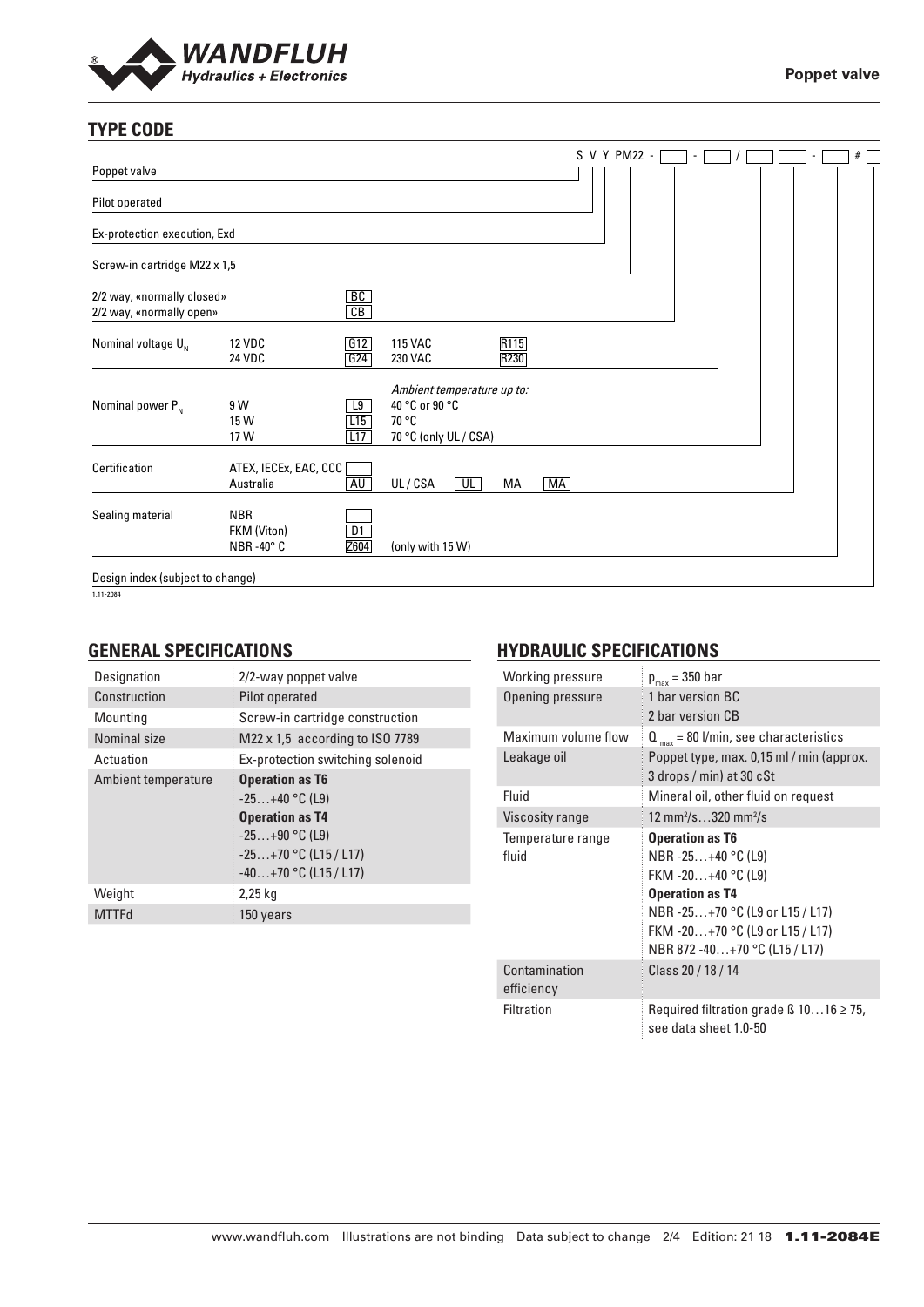

# **ELECTRICAL SPECIFICATIONS**

| <b>Protection class</b>     | IP65/66/67                                                                                          |
|-----------------------------|-----------------------------------------------------------------------------------------------------|
| Relative duty factor        | 100 % DF                                                                                            |
| Switching frequency         | 5'000/h                                                                                             |
| Voltage tolerance           | $\pm$ 10 % with regard to nominal voltage                                                           |
| Standard nominal<br>voltage | 12 VDC, 24VDC, 115 VAC, 230 VAC<br>$AC = 50$ to 60 Hz $\pm$ 2 %, with built-in<br>two-way rectifier |
| Standard nominal<br>power   | 9 W, 15 W, 17 W                                                                                     |
| Temperature class           | Nominal power 9 W: T1T6<br>Nominal power 15 W / 17 W: T1T4                                          |
| <b>Ness</b>                 | Other electrical creative state and detailed at 1.100                                               |

# **STANDARDS**

| Cartridge cavity            | ISO 7789                        |
|-----------------------------|---------------------------------|
| <b>Explosion protection</b> | Directive 2014 / 34 / EU (ATEX) |
| Flameproof enclosure        | EN / IEC / UL 60079-1, 31       |
| Cable entry                 | EN 60079-0, 1, 7, 15, 31        |
| <b>Protection class</b>     | EN 60 529                       |
| Contamination               | ISO 4406                        |
| efficiency                  |                                 |



**Note!** Other electrical specifications see data sheet 1.1-183 and 1.1-184

# **PERFORMANCE SPECIFICATIONS**

Oil viscosity  $v = 30$  mm<sup>2</sup>/s



| $\Delta p = f(Q)$        | Pressure drop volume flow characteristics                 |
|--------------------------|-----------------------------------------------------------|
| p [bar]<br>K0770_1<br>16 |                                                           |
|                          |                                                           |
| 12                       | 3                                                         |
| 8                        |                                                           |
| $\overline{4}$           |                                                           |
| 0                        |                                                           |
| 10                       | $Q$ [ $l/min$ ]<br>50<br>60<br>70<br>80<br>20<br>Зſ<br>40 |

**Note!** With the L15 / L17 execution for ambient temperatures up to 70 °C, the characteristics have been evaluated with an ambient temperature of 50 °C.

> The switching times depend on the volume flow, pressure and viscosity. In case of small volume flows, the switching time can get considerably longer.

### **SURFACE TREATMENT**

◆ The cartridge body, the slip-on coil and the armature tube are zinc-nickel coated

|         |                                         |                   | <b>Switching times</b> |                |
|---------|-----------------------------------------|-------------------|------------------------|----------------|
| SVYPM22 | <b>Type</b><br><b>Flow</b><br>direction |                   | Energised              | De-energised   |
|         | <b>BC</b>                               | $2 \rightarrow 1$ | approx. 30 ms          | approx. 120 ms |
|         | CB                                      | $2 \rightarrow 1$ | approx. 50 ms          | approx. 80 ms  |

|                                | BC. | СB |
|--------------------------------|-----|----|
| de-energised $1 \rightarrow 2$ |     |    |
| de-energised $2 \rightarrow 1$ |     |    |
| energised $1 \rightarrow 2$    |     |    |
| energised $2 \rightarrow 1$    |     |    |



**Attention!** Long periods of non-actuation can reduce the switching performance

# **MANUAL OVERRIDE**

Screw plug (HB0), no actuation possible. Optionally HN (K) or HG (K) (pushing) resp. HZ (K) (pulling)  $\rightarrow$  See data sheet 1.1-311

**Attention!** The manual override HZ (H91) cannot be retrofitted.